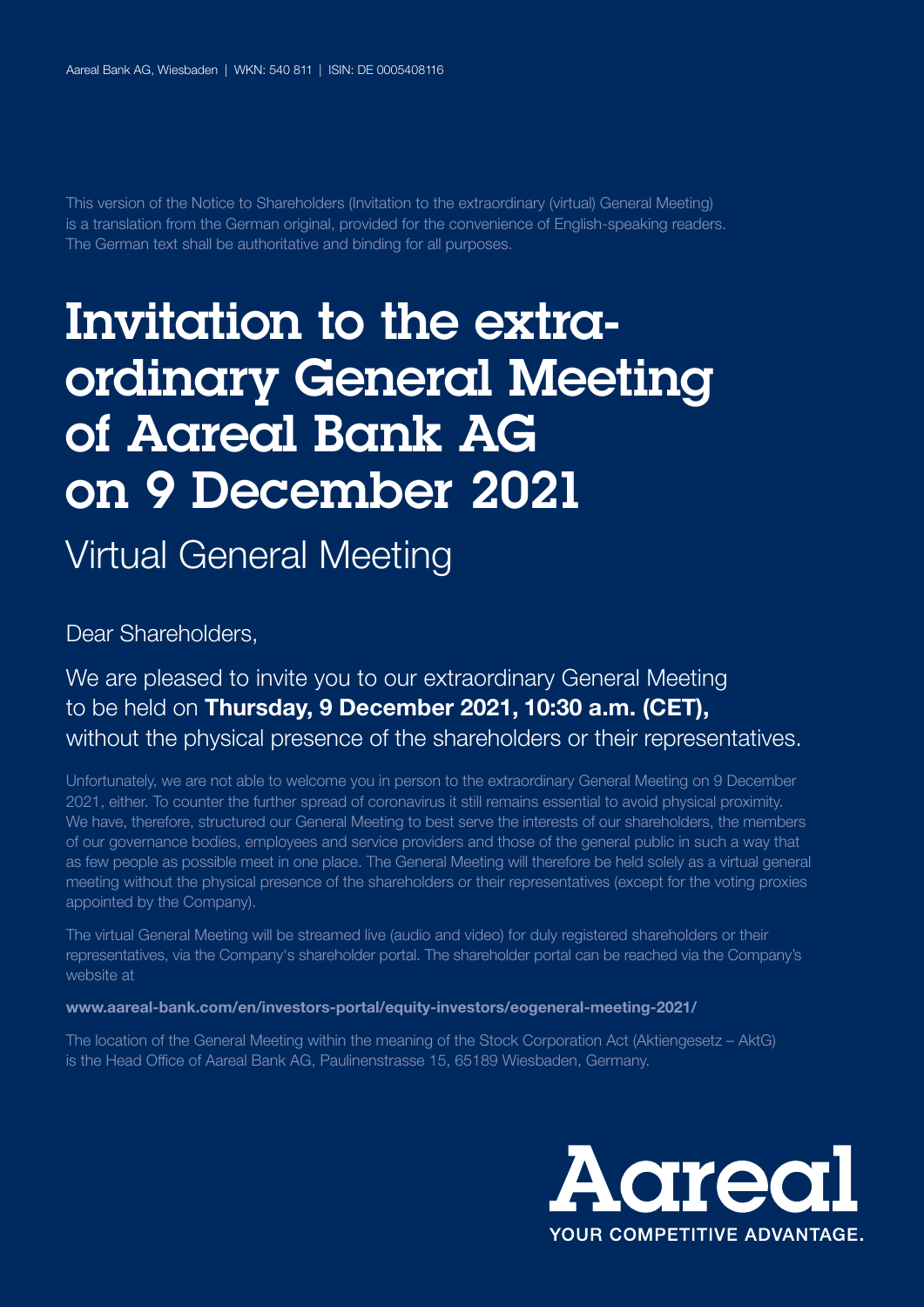#### Information in accordance with section 125 of the Stock Corporation Act (Aktiengesetz – AktG) in conjunction with Table 3 of Implementing Regulation (EU) 2018/1212 ("EU-IR")

| A. Message content |                                                |                                                                                                                                                                        |
|--------------------|------------------------------------------------|------------------------------------------------------------------------------------------------------------------------------------------------------------------------|
|                    |                                                |                                                                                                                                                                        |
| 1.                 | Unique coding of the event:                    | Extraordinary virtual General Meeting<br>of Aareal Bank AG 2021<br>(formal coding pursuant to the IR:<br>358e91dff42fec118124005056888925)                             |
| 2.                 | Type of message                                | Convening the General Meeting<br>(formal description pursuant to the IR: NEWM)                                                                                         |
|                    | <b>B. Information on the issuer</b>            |                                                                                                                                                                        |
|                    | <b>ISIN</b>                                    |                                                                                                                                                                        |
| 1.<br>2.           | Name of issuer                                 | DE0005408116<br>Aareal Bank AG                                                                                                                                         |
|                    |                                                |                                                                                                                                                                        |
|                    | <b>C. Specification of the General Meeting</b> |                                                                                                                                                                        |
|                    |                                                |                                                                                                                                                                        |
| 1.                 | Date of the General Meeting                    | 9 December 2021<br>(formal description pursuant to the IR: 20211209)                                                                                                   |
| 2.                 | Time of the General Meeting (start)            | 10:30 hours (CET)<br>(formal description pursuant to the IR: 9:30 a.m. UTC)                                                                                            |
| З.                 | Type of General Meeting                        | Extraordinary virtual General Meeting without the physical<br>presence of the shareholders or their representatives                                                    |
|                    |                                                | (formal description pursuant to the IR: XMET)                                                                                                                          |
| 4.                 | Location of the General Meeting                | URL to the Company's shareholder portal to follow the<br>video and audio of the General Meeting and to exercise share-<br>holder rights                                |
|                    |                                                | (formal description pursuant to the IR:<br>www.aareal-bank.com/en/investors-portal/equity-investors/<br>eogeneral-meeting-2021/)                                       |
|                    |                                                | Location of the General Meeting within the meaning of<br>the AktG: Aareal Bank AG Head Office, Paulinenstrasse 15,<br>65189 Wiesbaden, Germany                         |
|                    | Record Date                                    | 17 November 2021                                                                                                                                                       |
|                    |                                                | Please note: The record date under German stock corpo-<br>ration law is 18 November 2021, 00:00 hours (CET);<br>this corresponds to 17 November 2021, 23:00 hours UTC. |
|                    |                                                | (formal description pursuant to the IR: 20211117)                                                                                                                      |
| 6.                 | Uniform Resource Locator (URL)                 | www.aareal-bank.com/en/investors-portal/equity-investors/<br>eogeneral-meeting-2021/                                                                                   |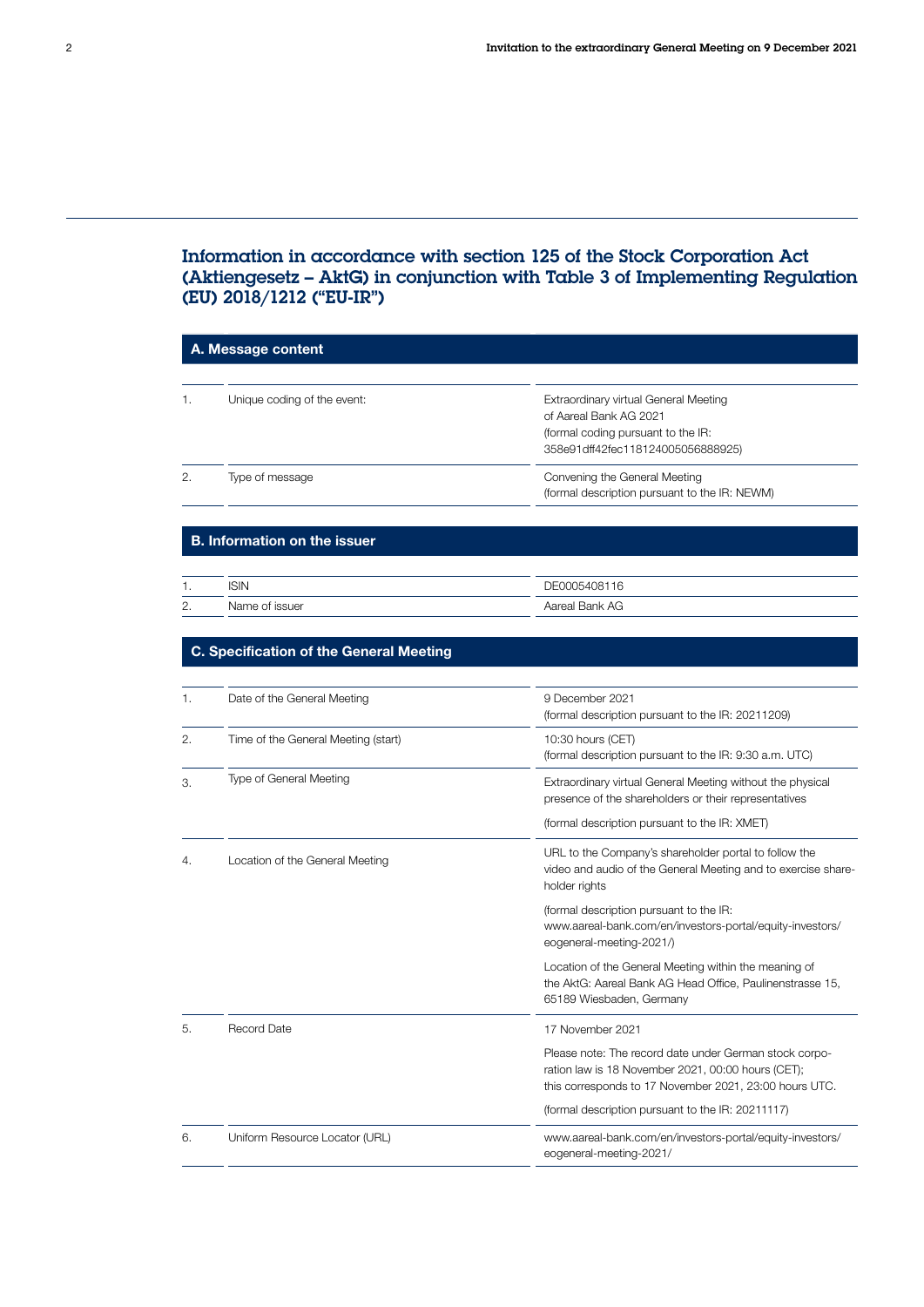# Further information on convening the General Meeting

#### (Blocks D to F of Table 3 of the Annex to Implementing Regulation (EU) 2018/1212):

Further information on participation in the General Meeting (block D), the agenda (block E) and specification of the deadlines regarding the exercise of other shareholder rights (block F) can be found on the following website:

[www.aareal-bank.com/en/investors-portal/equity-investors/eogeneral-meeting-2021/](https://www.aareal-bank.com/en/investors-portal/equity-investors/eogeneral-meeting-2021/)

#### Overview of the Agenda

Agenda Amendment to the resolution on the appropriation of net retained profit of 18 May 2021; passing of a resolution on the appropriation of net retained profit for the 2020 financial year carried forward to the new accounts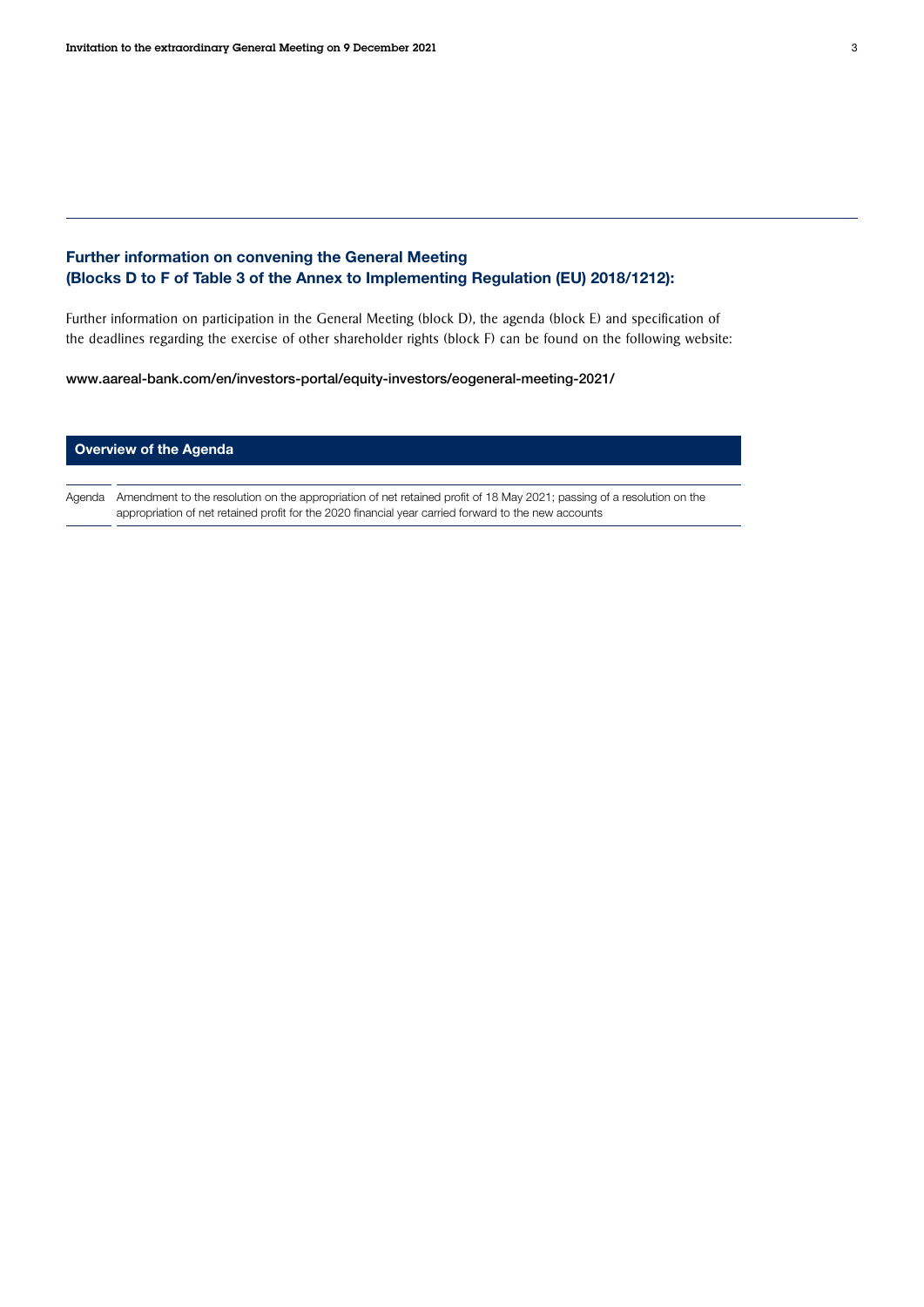#### Agenda

Sole agenda item: Amendment to the resolution on the appropriation of net retained profit adopted at the Annual General Meeting of 18 May 2021; passing of a resolution on the appropriation of net retained profit for the 2020 financial year carried forward to the new accounts

On 24 February 2021, the Company's Management Board had expressed its intention to pay out a dividend totalling  $\epsilon$  1.50 per share in 2021 in two steps for the 2020 financial year. The Management Board said that it intended to propose a dividend of  $\epsilon$  0.40 per share at the Annual General Meeting on 18 May 2021 and added that this was in line with the requirements published by the European Central Bank on 15 December 2020. Depending on further economic developments, regulatory requirements, the Bank's capital position and its risk situation, an extraordinary General Meeting, which could possibly take place during the fourth quarter of 2021, could then decide on the intended remaining payout of  $\epsilon$  1.10 per share. The Company is reported to have taken the intended payout – totalling approximately  $\epsilon$  90 million – into account as a deduction from regulatory capital as at 31 December 2020, as already communicated.

Based on the relevant proposals by the Management Board and Supervisory Board, the Annual General Meeting on 18 May 2021 decided as a first step to pay out a dividend of  $\epsilon$  0.40 per share from the net retained profit of the past financial year amounting to  $\epsilon$  89,785,831.50, in total, therefore, an amount of  $\epsilon$  23,942,888.40. The residual amount of  $\epsilon$  65,842,943.10 was carried forward to the new accounts.

Due to the further positive business development of the Bank as well as its capital and risk position, and since in particular the regulatory requirements for this are met, a resolution is now to be passed on the distribution of the further dividend in accordance with the announcement and the resolution on the appropriation of net retained profit of 18 May 2021 is to be amended accordingly.

The Management Board and the Supervisory Board therefore propose, amending the resolution on the appropriation of net retained profit of the Annual General Meeting of 18 May 2021, to appropriate the amount carried forward to the new accounts in the amount of  $\epsilon$  65,842,943.10 as follows and to reword the resolution on the appropriation of net retained profit as detailed below:

| Distribution to the shareholders per no-par-<br>value share entitled to dividend payment | € 89,785,831.50 |  |
|------------------------------------------------------------------------------------------|-----------------|--|
| each amounting to $\epsilon$ 1.10 in accordance<br>with the resolution adopted at the    |                 |  |
| General Meeting on 9 December 2021                                                       | € 65,842,943.10 |  |
| each amounting to $\epsilon$ 0.40 in accordance<br>with the resolution adopted at the    |                 |  |
| Annual General Meeting of 18 May 2021                                                    | € 23.942.888.40 |  |
| Retained earnings                                                                        | $\notin$ 0.00   |  |
| Profit carried forward                                                                   | $∈$ 0.00        |  |
| Net retained profit                                                                      | € 89.785.831.50 |  |

At the time of the proposal for the appropriation of profits, the Company does not hold any treasury shares. Should the number of no-par-value shares entitled to dividend payment for the 2020 financial year alter prior to the General Meeting, an appropriately amended resolution will be presented to the General Meeting for approval. Said resolution will provide for an unchanged dividend of  $€ 1.10$  per no-par-value share entitled to dividend payment and, if applicable, an appropriately amended proposal for carrying forward the balance.

In accordance with section 58 (4) sentence 2 of the AktG, the entitlement to payment of the dividend falls due on the third business day following the resolution of the General Meeting, i. e. on 14 December 2021.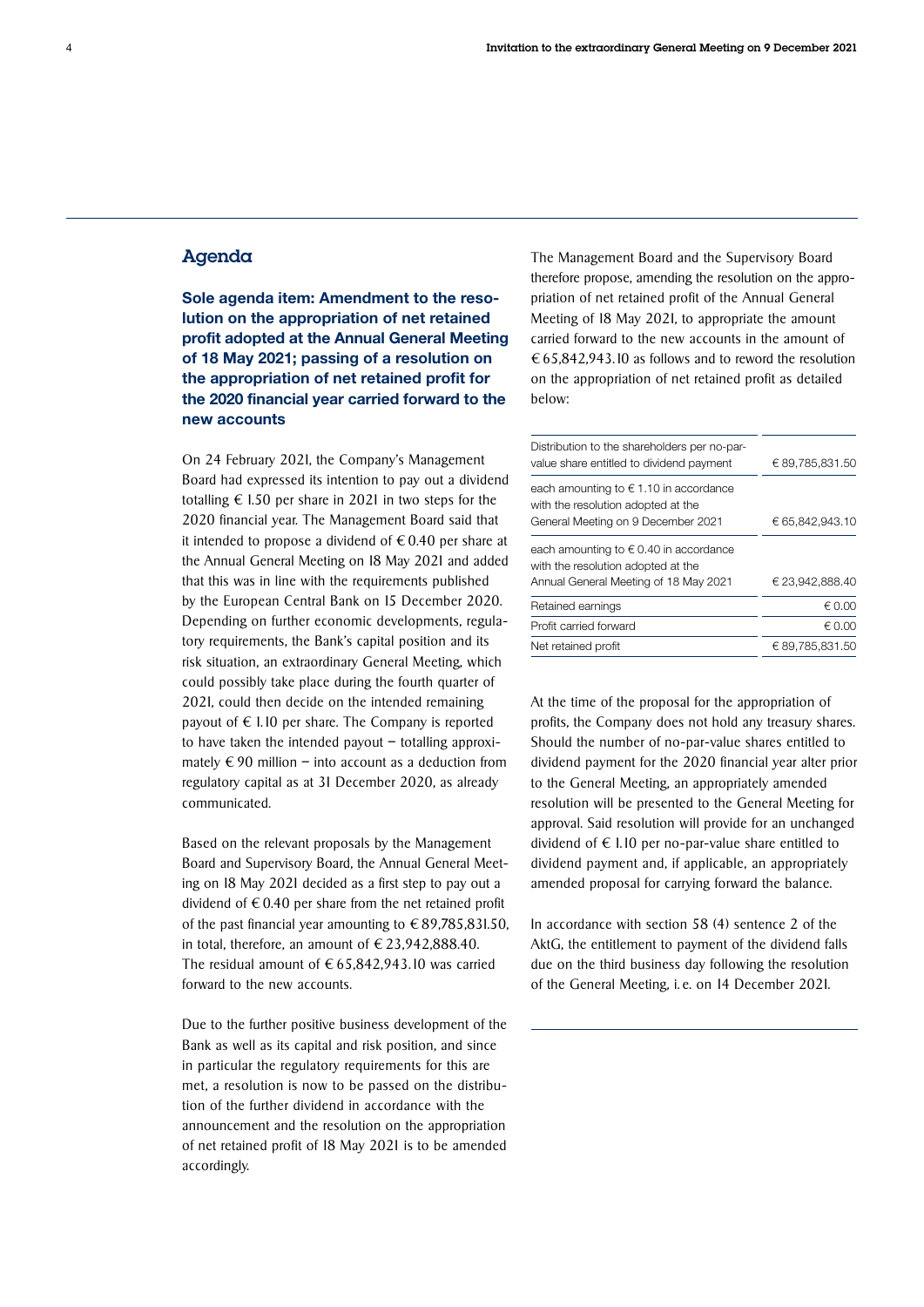#### 1. Company website and documents and information available there

The invitation to the General Meeting, the documents to be made available to the General Meeting as well as further information in connection with the General Meeting will be available on the Company's website at

#### [www.aareal-bank.com/en/investors-portal/equity](https://www.aareal-bank.com/en/investors-portal/equity-investors/eogeneral-meeting-2021/)[investors/eogeneral-meeting-2021/](https://www.aareal-bank.com/en/investors-portal/equity-investors/eogeneral-meeting-2021/)

from the date of convocation of the General Meeting.

Any counter-proposals, nominations or requests for amendments by shareholders that are received by the Company and require publication will also be made available on the above website. The entire video and audio track of the General Meeting will be streamed via the Company's online portal (shareholder portal), which can be accessed at the Internet address

#### [www.aareal-bank.com/en/investors-portal/equity](https://www.aareal-bank.com/en/investors-portal/equity-investors/eogeneral-meeting-2021/)[investors/eogeneral-meeting-2021/](https://www.aareal-bank.com/en/investors-portal/equity-investors/eogeneral-meeting-2021/)

Among other things, duly registered shareholders and their representatives will be able to exercise their voting rights before and during the General Meeting via the shareholder portal. Following the General Meeting, the voting results will be published on the Company's website mentioned above.

As a special service, the Company will send these documents to shareholders free of charge, upon request. It should be noted that the Company has complied with its legal obligation by making the information available on its website.

#### 2. Total number of shares and voting rights

At the time of convening the General Meeting, the Company's share capital amounts to  $\in$  179,571,663.00 and is divided into 59,857,221 no-par-value bearer shares. Each share carries one vote at a General Meeting. Therefore, at the time of convening the General Meeting, the total number of voting rights amounts to 59,857,221. At the time of convening the General Meeting, the Company does not hold any treasury shares.

#### 3. Execution as a General Meeting without the physical presence of the shareholders or their representatives, streaming of the General Meeting

On the basis of section 1 of the "Gesetz über Maßnahmen im Gesellschafts-, Genossenschafts-, Vereins-, Stiftungs- und Wohnungseigentumsrecht zur Bekämpfung der Auswirkungen der COVID-19-Pandemie" (Act Concerning Measures Under the Law of Companies, Cooperative Societies, Associations, Foundations and Commonhold Property to Combat the Effects of the COVID-19 Pandemic) dated 27 March 2020 (German Federal Gazette I No. 14 2020, p. 570), the validity period of which was extended until 31 December 2021 through the "Verordnung zur Verlängerung von Maßnahmen im Gesellschafts-, Genossenschafts-, Vereinsund Stiftungsrecht zur Bekämpfung der Auswirkungen der COVID-19 Pandemie" (Regulation on the Extension of Measures under the Act Concerning Measures Under the Law of Corporations, Cooperative Societies, Associations and Foundations to Combat the Effects of the COVID-19 Pandemic) dated 20 October 2020 (German Federal Gazette I No. 48 2020, p. 2258) and was amended by the "Gesetz zur weiteren Verkürzung des Restschuldbefreiungsverfahrens und zur Anpassung pandemiebedingter Vorschriften im Gesellschafts-, Genossenschafts-, Vereins- und Stiftungsrecht sowie im Miet- und Pachtrecht" (Act on a further Shortening of the Discharge Procedure and an Adjustment of Pandemic-related Provisions under the Law on Corporations, Cooperative Societies, Associations, Foundations and under Tenancy and Leasehold Law) dated 22 December 2020 (German Federal Gazette I No. 67 2020, p. 3328) was amended yet again by the Act to establish a special fund termed "Aufbauhilfe (construction aid) 2021" and for temporary suspension of mandatory insolvency applications due to heavy rains and storm water in July 2021 and the amendment of additional legislation (Construction Aid Act (Aufbauhilfegesetz 2021 – AufbhG 2021) of 10 September 2021 (BGBl. I p. 4147) (hereinafter referred to as "C19-AuswBekG"), the Company's Management Board has decided, with the approval of the Supervisory Board, to hold the extraordinary General Meeting without the physical presence of the shareholders or their authorised representatives as a virtual General Meeting. Against the backdrop of the fact that the further development of the COVID-19 pandemic and the associated rules of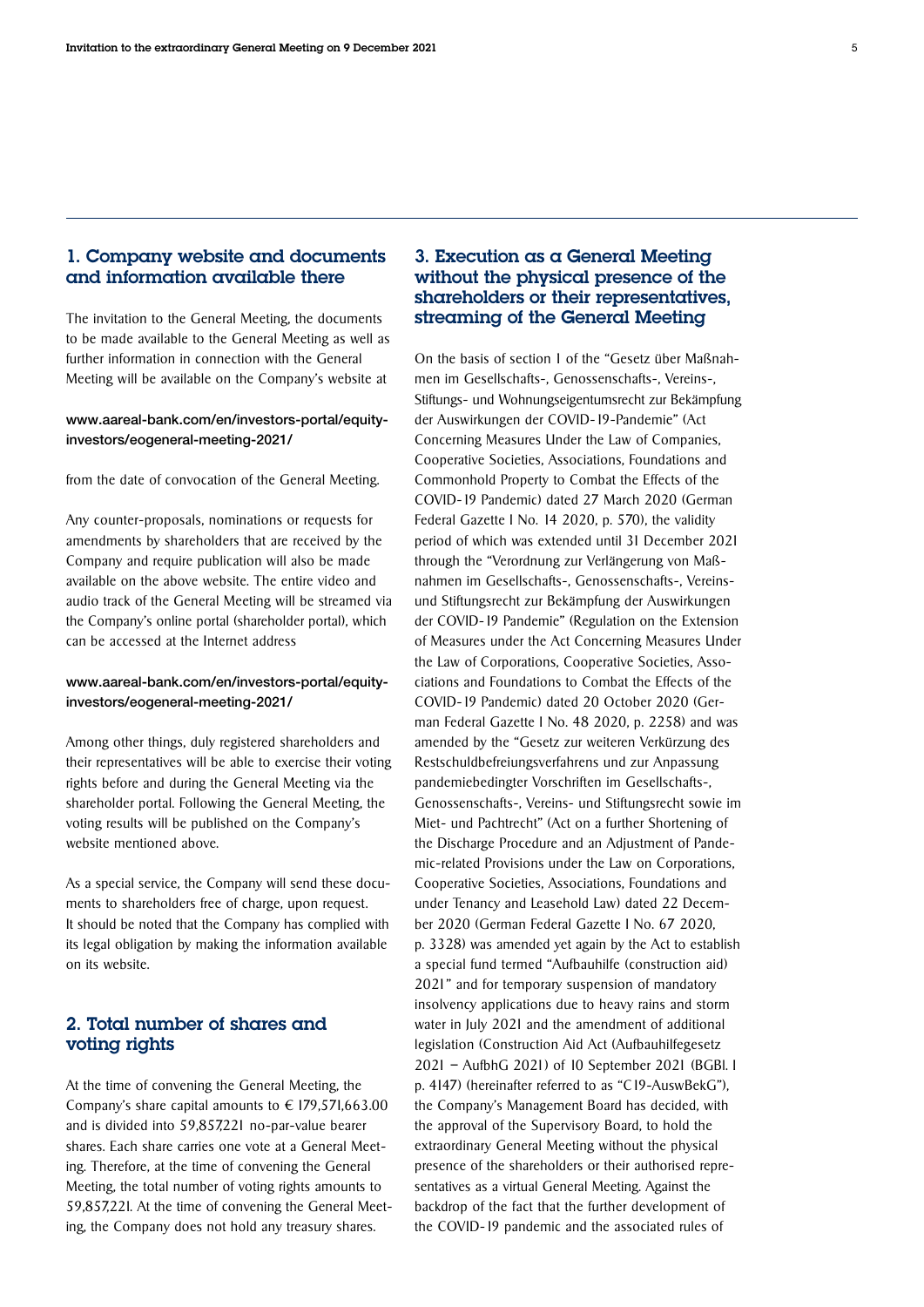conduct are difficult to foresee, this measure is designed in particular to avoid health risks to shareholders and employees, external service providers and members of the governance bodies and to ensure planning certainty. The General Meeting will be held in the physical presence of the Chairman of the General Meeting and of members of the Management Board and Supervisory Board, who may join the General Meeting remotely, and the notary charged with the minutes of the general meeting and the voting proxies appointed by the Company at the Company's registered office at Paulinenstrasse 15, 65189 Wiesbaden, the location of the General Meeting within the meaning of section 121 (3) of the AktG. The physical participation of the shareholders or their representatives (except for the voting proxies appointed by the Company) is therefore excluded.

Shareholders and their representatives may join via the shareholder portal for live audio and video streaming of the entire General Meeting on Thursday, 9 December 2021 as of 10:30 h (CET) via the Internet service at

#### [www.aareal-bank.com/en/investors-portal/equity](https://www.aareal-bank.com/en/investors-portal/equity-investors/eogeneral-meeting-2021/)[investors/eogeneral-meeting-2021/](https://www.aareal-bank.com/en/investors-portal/equity-investors/eogeneral-meeting-2021/)

The live broadcast does not allow participation in the General Meeting within the meaning of section 118 (1) sentence 2 of the AktG.

The main content of the speech by the Chairman of the Management Board will be released on the Internet in good time prior to the meeting at

#### [www.aareal-bank.com/en/investors-portal/equity](https://www.aareal-bank.com/en/investors-portal/equity-investors/eogeneral-meeting-2021/)[investors/eogeneral-meeting-2021/](https://www.aareal-bank.com/en/investors-portal/equity-investors/eogeneral-meeting-2021/)

A recording of the speech by the Management Board will be available on the same Internet address after the virtual General Meeting.

Shareholders or their representatives can exercise their voting right solely by postal vote or through voting proxies appointed by the Company as specified below. The planned voting on the only agenda item is mandatory, and the options for voting are yes, no, or abstention.

#### 4. Shareholder portal

In lieu of the conventional admission ticket, duly registered shareholders will receive a voting card with further information explaining how they can exercise their rights. Among other things, the voting card sets out the logon data, which duly registered shareholders can use to access the Company's shareholder portal at the Internet address

#### [www.aareal-bank.com/en/investors-portal/equity](https://www.aareal-bank.com/en/investors-portal/equity-investors/eogeneral-meeting-2021/)[investors/eogeneral-meeting-2021/](https://www.aareal-bank.com/en/investors-portal/equity-investors/eogeneral-meeting-2021/)

Any previous access data to the shareholder portal for past general meetings is no longer valid.

The shareholder portal is expected to be open to duly registered shareholders and their representatives from 18 November 2021. Via the shareholder portal, shareholders and their representatives can exercise their voting rights, grant voting proxies, submit questions or lodge objections for inclusion in the minutes of the meeting. To use the shareholder portal, duly registered shareholders must enter the logon data that they have received together with their voting card. Detailed instructions on how to use the shareholder portal and the various options for exercising shareholder rights will be sent to the shareholders together with their voting card and are also available on the Company's website at

#### [www.aareal-bank.com/en/investors-portal/equity](https://www.aareal-bank.com/en/investors-portal/equity-investors/eogeneral-meeting-2021/)[investors/eogeneral-meeting-2021/](https://www.aareal-bank.com/en/investors-portal/equity-investors/eogeneral-meeting-2021/)

Further information on registering for and using the shareholder portal can also be found there. Shareholders are asked to note the technical information at the end of this invitation.

#### 5. Preconditions for participating in the General Meeting via online connection and exercising shareholder rights, in particular the right to vote

Shareholders who have registered prior to the General Meeting and have provided evidence of their right to attend the General Meeting (duly authorised shareholders) are authorised to attend the General Meeting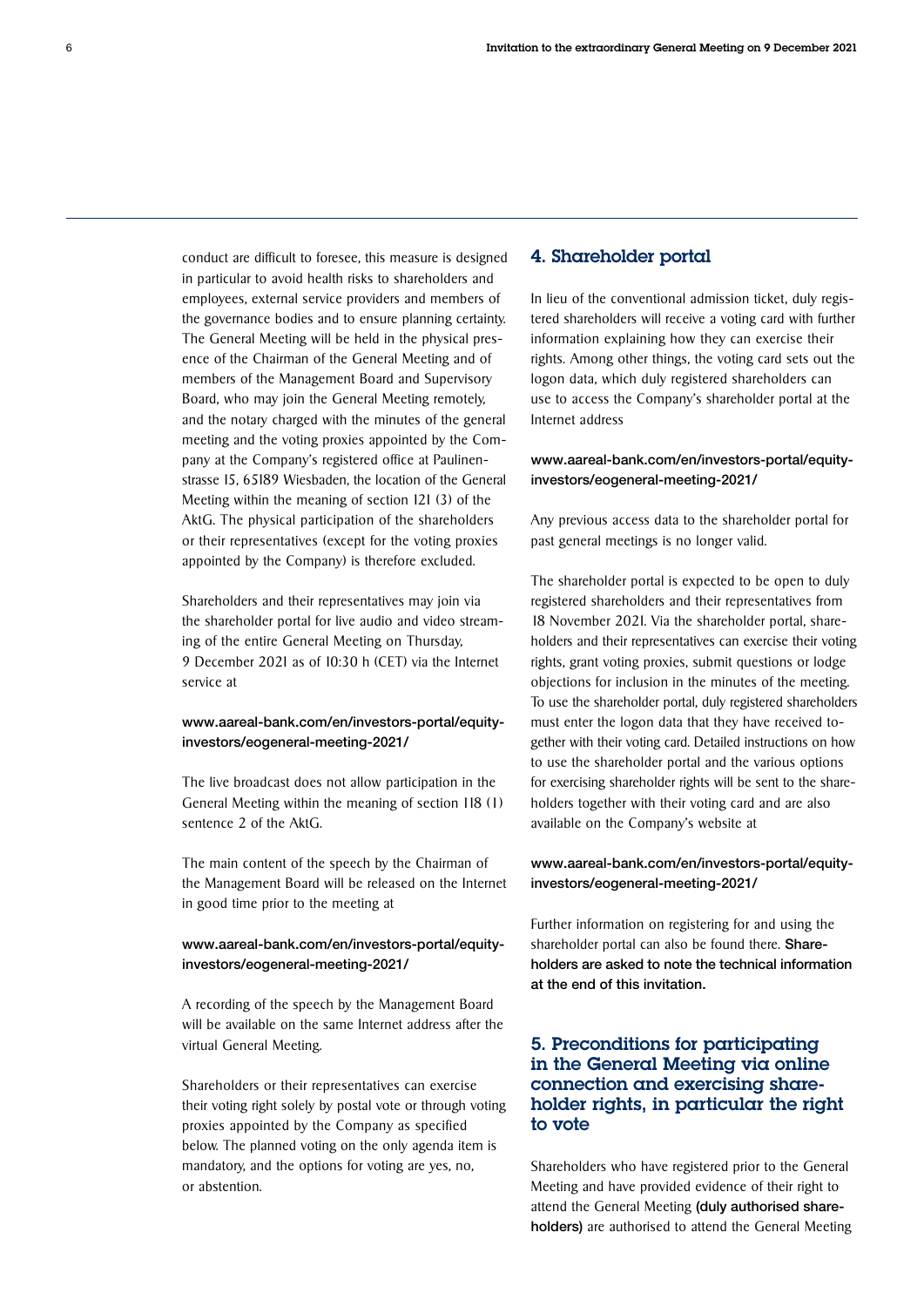electronically and to exercise their shareholder rights, particularly the voting right. Registration with the Company must take place in text form (section 126b of the German Civil Code (Bürgerliches Gesetzbuch – BGB) at the following address (registration address). Specific evidence that shares are held shall be required to prove that the shareholder is authorised to attend the General Meeting. A confirmation of shareholdings issued by the last intermediary as defined in section 67c (3) of the AktG shall suffice for this purpose. Specific evidence of the shareholdings must refer to the Record Date and must be transmitted to the Company in text form (section 126b of the BGB) in German or English to the following registration address.

Aareal Bank AG c/o Computershare Operations Center 80249 Munich Telefax: +49 89 30903 74675 E-mail: anmeldestelle@computershare.de

Specific evidence of the shareholdings must refer to 18 November 2021 (00:00 hours CET) (the record date for submission of proof). Registration to participate in the General Meeting via online connection and specific evidence of the shareholding must be submitted to the Company by no later than 2 December 2021 (24:00 hours CET) at the registration address.

Usually, the necessary registration and transmission of the specific proof of shareholdings are undertaken by the last intermediaries, in particular the custodian banks, on behalf of their customers. Shareholders are therefore requested to contact their custodian bank as early as possible. On receipt of the registration and the enclosed specific proof of shareholdings the shareholders who are authorised to attend will receive the voting card as confirmation of their registration from the registration office, which includes the necessary logon data for the shareholder portal.

The Company will only consider shareholders who register within the requisite period and have proved that they are duly authorised to attend the General Meeting and to exercise their voting rights. The Company shall be entitled to demand suitable additional evidence in cases of doubt regarding the correctness or authenticity of the proof submitted. Where no such evidence is provided or it is not provided in an appropriate form,

the Company may deny the shareholder attendance at the General Meeting.

#### 6. Importance of the record date

The right to participate in the General Meeting and to exercise shareholder rights as well as the scope of voting rights depend solely on the shareholdings stated in the evidence as of the record date for submission of proof (the "record date"). However, this record date does not in any way restrict the disposability of shareholdings. Even where shareholdings are sold in whole or in part after the record date, the shareholder's right to participate, and to exercise shareholder rights as well as the scope of the voting rights will be based solely on his/her respective shareholdings on the record date. This means that the sale of shares after the record date does not in any way affect the shareholder's right to participate in the General Meeting or the scope of his/her voting rights. Corresponding provisions apply to the initial or further acquisition of shares after the record date. Anyone who does not hold shares in the Company at the record date, but subsequently becomes a shareholder of the Company may only participate in the General Meeting and exercise shareholder rights (especially voting rights) to the extent that they have been authorised by the previous shareholder to act as a proxy. The record date has no bearing on possible dividend rights. Following receipt of registration and specific proof of shareholdings by the Company, voting cards for the exercise of shareholder rights at the General Meeting including the logon data for the shareholder portal for participating in the General Meeting will be sent to the duly registered shareholders. To ensure timely receipt of the voting cards, shareholders should request them from their custodian banks at their earliest convenience.

#### 7. Exercise of voting rights by postal vote

Duly registered shareholders can exercise their voting rights in text form or by means of electronic communications (postal vote) without actually participating in the General Meeting.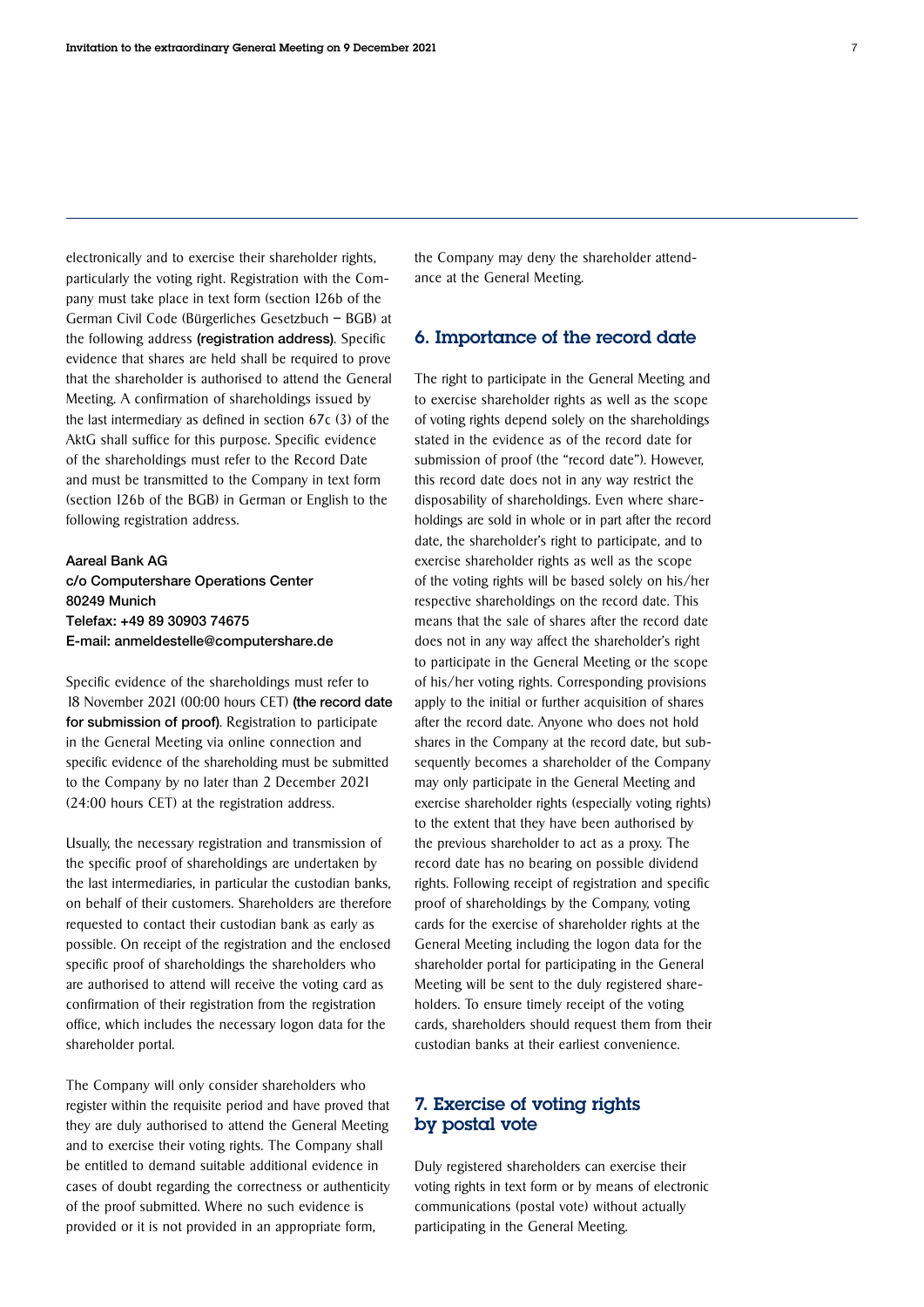Prior to the General Meeting, duly registered shareholders may use the postal vote form sent to them together with the voting card. The postal vote form can also be requested from the registration address by ordinary mail, telefax or e-mail. In addition, the postal vote form can also be downloaded from the Company's website at

#### [www.aareal-bank.com/en/investors-portal/equity](https://www.aareal-bank.com/en/investors-portal/equity-investors/eogeneral-meeting-2021/)[investors/eogeneral-meeting-2021/](https://www.aareal-bank.com/en/investors-portal/equity-investors/eogeneral-meeting-2021/)

If you use the postal vote form, postal votes can only be submitted, amended or revoked

- in text form in a notice sent to Aareal Bank AG c/o Computershare Operations Center 80249 Munich,
- in text form in a notice sent by telefax to +49 89 30903 74675 or
- electronically in a notice sent to the e-mail address aarealbank-HV2021@computershare.de

by no later than 8 December 2021 (18:00 hours (CET)). The date on which the postal vote is received by the Company is decisive for determining whether a postal vote has been duly submitted, modified or revoked in this way. Postal votes that cannot be unambiguously assigned to a duly registered shareholder will be excluded.

Before and during the General Meeting, duly registered shareholders will also be able to exercise their voting rights at Aareal Bank AG's shareholder portal, which can be reached at the Internet address

#### [www.aareal-bank.com/en/investors-portal/equity](https://www.aareal-bank.com/en/investors-portal/equity-investors/eogeneral-meeting-2021/)[investors/eogeneral-meeting-2021/](https://www.aareal-bank.com/en/investors-portal/equity-investors/eogeneral-meeting-2021/)

It is expected that voting rights may be exercised by way of electronic postal vote via the shareholder portal from 18 November 2021 until the beginning of voting on the day of the General Meeting. Using the shareholder portal, shareholders can also modify or revoke any prior postal votes that they may have already submitted during the General Meeting up until the commencement of voting.

Duly registered shareholders or their representatives who exercise their voting right by electronic postal vote will receive from the Company electronic confirmation of the votes cast in this way in accordance with the requirements of section 118 (2) sentence 2, (1) sentence 3 of the AktG in conjunction with Article 7 (1) and Article 9 (5) (1) of Implementing Regulation (EU) 2018/1212. This confirmation shall be made available to the shareholder or  $-$  in the event of an authorisation – to the representative immediately after the vote is cast by electronic postal vote via the shareholder portal in the Company's shareholder portal. If postal votes are not transmitted electronically via the shareholder portal but by post, telefax or electronically via e-mail, confirmation that the vote has been cast shall be made available as soon as the vote has been processed by the registration office, also via the shareholder portal. The Company reserves the right to use a third party to make available the electronic confirmation of the electronic exercise of voting rights.

If votes are cast via an intermediary within the meaning of section 67a (4) of the AktG by electronic postal vote, electronic confirmation of the electronic exercise of the voting right shall be transmitted immediately by the intermediary to the shareholder.

Votes can only be cast on motions and proposals that have been published with this invitation or in connection with section 122 (2) of the AktG or sections 126 and 127 of the AktG.

Further information on electronic postal voting via the shareholder portal can be found on the voting card sent to duly registered shareholders. Corresponding information and a detailed description of the electronic postal voting process via the shareholder portal are available at the Company's website at

[www.aareal-bank.com/en/investors-portal/equity](https://www.aareal-bank.com/en/investors-portal/equity-investors/eogeneral-meeting-2021/)[investors/eogeneral-meeting-2021/](https://www.aareal-bank.com/en/investors-portal/equity-investors/eogeneral-meeting-2021/)

#### 8. Exercise of voting rights through voting proxies appointed by the Company

Duly registered shareholders may arrange to be represented by a voting proxy appointed by the Company, who is bound by the voting instructions issued by the shareholder in question.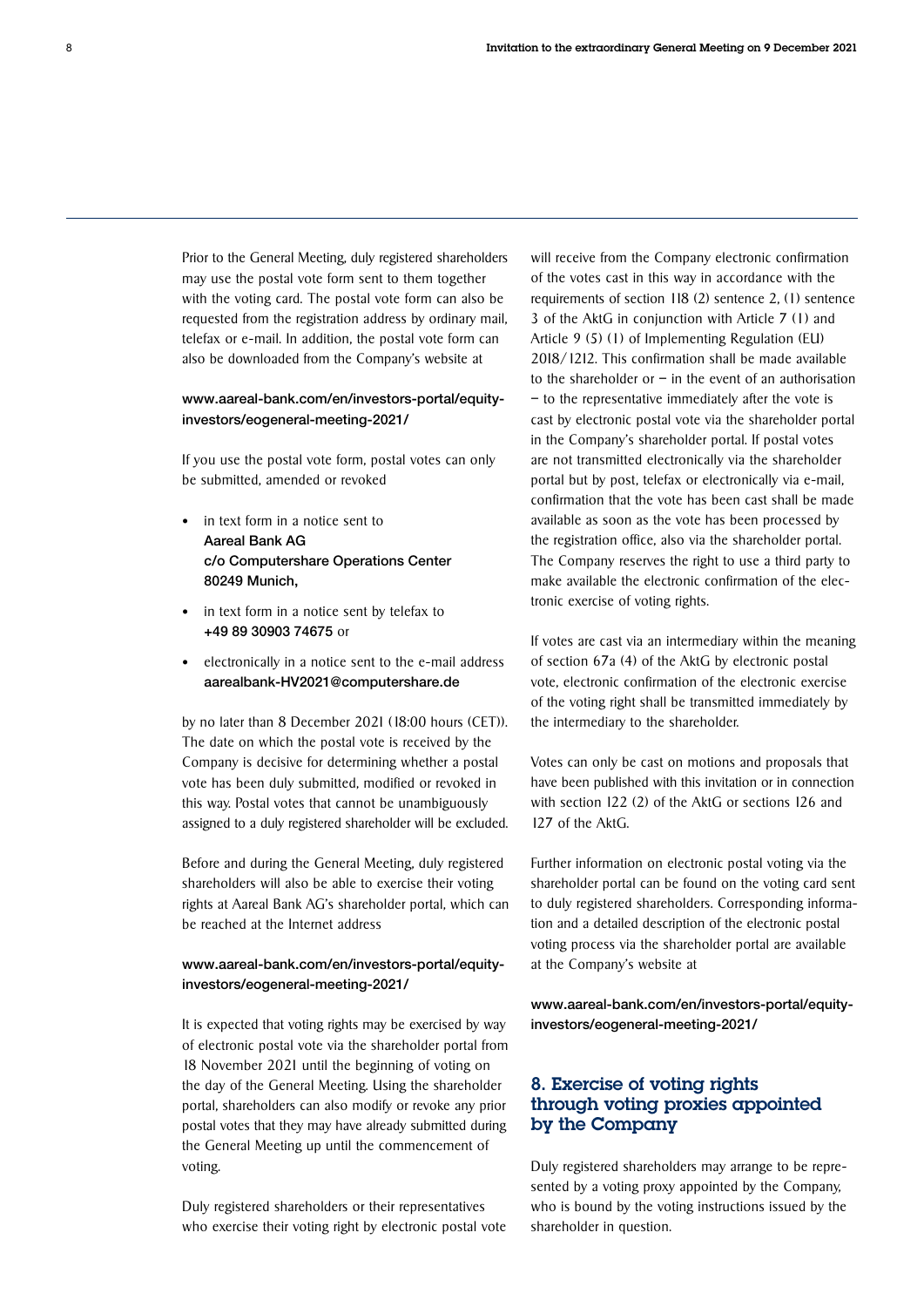In addition to the proxy document, voting proxies appointed by the Company require express and clear instructions from the shareholders for exercising the voting rights. If an individual vote is to be cast on a specific item of the agenda, the instructions provided apply to each individual item on which votes are to be cast. Voting proxies appointed by the Company are obliged to vote in accordance with instructions given to them; they cannot exercise voting rights at their discretion. If the meeting votes on a topic for which a shareholder has not given express instructions, that shareholder's voting proxy will abstain from voting.

Prior to the General Meeting, duly registered shareholders may use the proxy and voting instruction form sent to them by the Company together with the voting card to authorise the voting proxies appointed by the Company and bound by the instructions of the relevant shareholder to vote on their behalf. The proxy and voting instruction form can also be requested from the registration address by ordinary mail, telefax or e-mail. In addition, proxy forms may be downloaded from the Company's website at

#### [www.aareal-bank.com/en/investors-portal/equity](https://www.aareal-bank.com/en/investors-portal/equity-investors/eogeneral-meeting-2021/)[investors/eogeneral-meeting-2021/](https://www.aareal-bank.com/en/investors-portal/equity-investors/eogeneral-meeting-2021/)

If the proxy and voting instruction form is used, proxies and voting instructions for the voting proxies nominated by the Company and bound by the shareholder's instructions can be submitted, modified or revoked solely

- in text form in a notice sent to Aareal Bank AG c/o Computershare Operations Center 80249 Munich,
- in text form in a notice sent by telefax to +49 89 30903 74675 or
- electronically in a notice sent to the e-mail address aarealbank-HV2021@computershare.de

by no later than 8 December 2021 (18:00 hours (CET)). The date on which the proxy and voting instruction form is received by the Company shall be decisive for determining whether a proxy or voting instruction has been duly submitted, modified or revoked in this way.

Before and during the General Meeting, duly registered shareholders may also issue instructions to the voting proxies appointed by the Company at Aareal Bank AG's shareholder portal, which can be reached at the Internet address

#### [www.aareal-bank.com/en/investors-portal/equity](https://www.aareal-bank.com/en/investors-portal/equity-investors/eogeneral-meeting-2021/)[investors/eogeneral-meeting-2021/](https://www.aareal-bank.com/en/investors-portal/equity-investors/eogeneral-meeting-2021/)

It is expected that voting proxies may be granted via the shareholder portal from 18 November 2021 until the beginning of voting on the day of the General Meeting. Via the shareholder portal, any prior voting proxies or instructions that may have already been submitted may be modified or revoked during the General Meeting up until the commencement of voting. Votes can be cast and voting proxies and instructions issued only on motions and proposals that have been published with this invitation or in conjunction with section 122 (2) of the AktG or sections 126 and 127 of the AktG.

Further information on granting a proxy and issuing voting instructions to the voting proxies appointed by the Company can be found on the voting card sent to duly registered shareholders. Corresponding information and a detailed description of the process for issuing proxies and voting instructions to the voting proxies nominated by the Company via the shareholder portal are available at the Company's website at

[www.aareal-bank.com/en/investors-portal/equity](https://www.aareal-bank.com/en/investors-portal/equity-investors/eogeneral-meeting-2021/)[investors/eogeneral-meeting-2021/](https://www.aareal-bank.com/en/investors-portal/equity-investors/eogeneral-meeting-2021/)

#### 9. Granting proxies to third parties to exercise voting rights and other rights

Duly registered shareholders may also authorise a third party (authorised third party), e.g. an intermediary, a shareholder association or a proxy advisor to exercise their voting right or other rights. Authorised third-party proxyholders may then exercise the voting rights by postal vote or voting proxy by issuing voting instructions to the voting proxies appointed by the Company (see above). If a shareholder appoints more than one person as a proxyholder, the Company is entitled to reject one or more of these proxyholders in accordance with section 134 (3) sentence 2 of the AktG.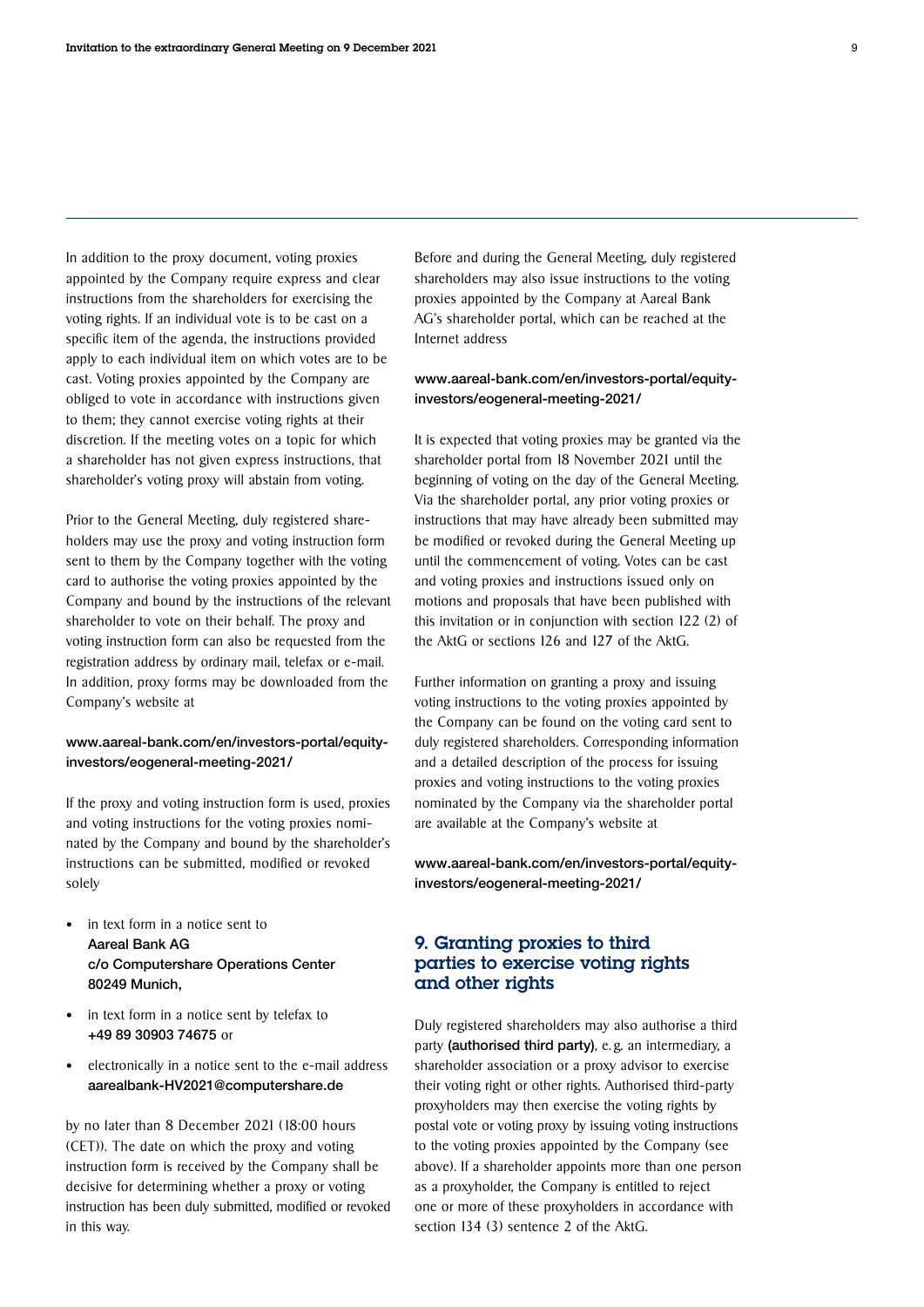A voting proxy must be granted or revoked or proof provided of such voting proxy to a third party in text form served on the Company (section 126b of the BGB) if no voting proxy is granted in accordance with section 135 of the AktG. Special rules generally apply if voting proxies are granted to third parties in accordance with section 135 of the AktG (voting proxies granted to intermediaries (particularly credit institutions), shareholder associations, proxy advisors or persons who accept voting proxies from shareholders at the General Meeting on a commercial basis). Shareholders who wish to grant voting proxies in accordance with section 135 of the AktG are asked to inquire with the proxyholder in question to be authorised about the applicable conditions and to agree on these with the proxyholder.

Intermediaries (particularly credit institutions), shareholder associations, proxy advisors or persons who accept voting proxies from shareholders at the General Meeting on a commercial basis who represent a majority of shareholders are recommended to contact the shareholder hotline (see below in the section "Technical details concerning the virtual General Meeting") or the registration office at the above-mentioned address ahead of the General Meeting with regard to the exercise of voting rights.

If voting proxies are not issued to an intermediary (particularly credit institutions), shareholder associations, proxy advisors or persons who accept voting proxies from shareholders at the General Meeting on a commercial basis, the voting proxy may be served directly on the Company or directly on the authorised third-party proxyholder (in which case proof of the grant of the voting proxy must be served on the Company in text form). Notice of the voting proxy served on the Company or evidence of the voting proxy served on the Company must reach the Company at

#### Aareal Bank AG

c/o Computershare Operations Center 80249 Munich Telefax: +49 89 30903-74675 E-mail to aarealbank-HV2021@computershare.de

This also applies to a revocation of the voting proxy.

Where a proxy is granted, proof of such proxy provided, or a proxy revoked by way of a declaration to the

Company by regular mail or by fax, the Company must, for organisational reasons, receive such declaration by no later than 8 December 2021 (18:00 hours CET). It is still possible to serve the voting proxy or proof of voting proxy on the Company or the revocation of a voting proxy until the beginning of voting on the day of the General Meeting via the aforementioned telefax number or e-mail address. Proof of the voting proxy granted in this way can be submitted by sending it (e. g. copy or scan of the voting proxy) to the aforementioned telefax number or e-mail address.

Duly registered shareholders wishing to issue a voting proxy to a third party should use the proxy form provided by the Company for this purpose and attached to the voting card. The proxy form can also be requested from the registration address by ordinary mail, telefax or e-mail. In addition, the proxy form can be downloaded from the Company's website at

#### [www.aareal-bank.com/en/investors-portal/equity](https://www.aareal-bank.com/en/investors-portal/equity-investors/eogeneral-meeting-2021/)[investors/eogeneral-meeting-2021/](https://www.aareal-bank.com/en/investors-portal/equity-investors/eogeneral-meeting-2021/)

Proxies are expected to be granted starting from 18 November 2021 up to and including the day of the General Meeting electronically as well using the shareholder portal.

For the proxy to connect to and engage in the General Meeting via the shareholder portal, the proxy must have the access data sent to the voting/authorising party with the voting card. Here too it is necessary to send proof of proxy to the Company. This proof must be served on the Company via the channels described above.

Votes can only be cast on motions and proposals that have been published with this invitation or in connection with section 122 (2) of the AktG or sections 126 and 127 of the AktG.

Further information on granting voting proxies to third parties can be found on the voting card sent to duly registered shareholders. Corresponding information and a detailed description of the process for granting voting proxies via the shareholder portal are available at the Company's website at

[www.aareal-bank.com/en/investors-portal/equity](https://www.aareal-bank.com/en/investors-portal/equity-investors/eogeneral-meeting-2021/)[investors/eogeneral-meeting-2021/](https://www.aareal-bank.com/en/investors-portal/equity-investors/eogeneral-meeting-2021/)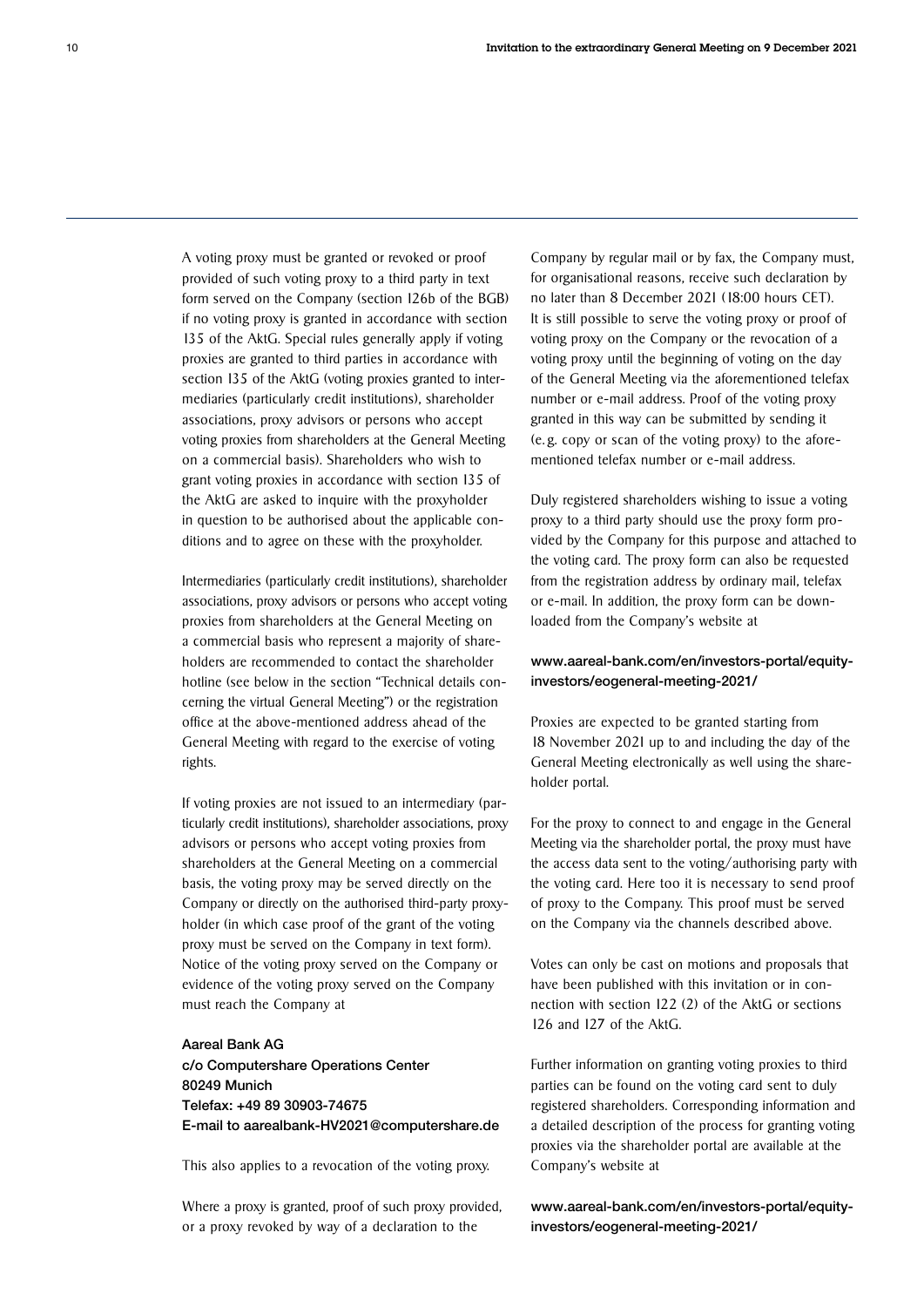#### 10. Website via which information in accordance with section 124a of the AktG is accessible, list of attendees and voting results

This notice convening the General Meeting, the documents to be made available to the General Meeting as well as further information in connection with the General Meeting, will be available on the Company's website at

#### [www.aareal-bank.com/en/investors-portal/equity](https://www.aareal-bank.com/en/investors-portal/equity-investors/eogeneral-meeting-2021/)[investors/eogeneral-meeting-2021/](https://www.aareal-bank.com/en/investors-portal/equity-investors/eogeneral-meeting-2021/)

as from the time the General Meeting has been convened; the website will also include information in accordance with section 124a of the AktG and the Memorandum and Articles of Association as amended.

During the virtual General Meeting, the list of attendees will be made available to duly registered shareholders before the first vote via the shareholder portal at the Internet address

#### [www.aareal-bank.com/en/investors-portal/equity](https://www.aareal-bank.com/en/investors-portal/equity-investors/eogeneral-meeting-2021/)[investors/eogeneral-meeting-2021/](https://www.aareal-bank.com/en/investors-portal/equity-investors/eogeneral-meeting-2021/)

After the General Meeting the voting results will be published at the same Internet address.

A confirmation of the votings, which the voting party can download within a month following the day of the General Meeting, pursuant to section 129 (5) of the AktG, will be automatically made available to shareholders after the General Meeting in the shareholder portal. Confirmation of the votings may also be requested from the Company under the registration address.

Information on shareholder rights pursuant to sections 122 (2), 126 (1), 127, 131 (1) of the AktG in conjunction with section 1 (2) sentence 1 no. 3. no. 4, sentence 2 and 3 of the C19- AuswBekG

#### Requests for amendments to the agenda in accordance with section 122 (2) of the AktG

Shareholders whose combined shareholdings amount to one-twentieth of the registered share capital, or a proportional number of shares amounting to  $\epsilon$  500,000.00 (equivalent to 166,667 shares), may request that certain items be included in the agenda and made public (section 122 (2) of the AktG). Every new item must include a reason or draft resolution. Applicants must prove that they have been holders of the relevant shares for a minimum of 90 days prior to the day the request is received and that they will continue to hold them until a decision on their application has been made by the Management Board. A corresponding confirmation from the custodian bank shall be sufficient evidence.

The application must be addressed in writing (section 126 of the German Civil Code (BGB)) or in electronic form, i. e. using the qualified electronic signature (section 126a of the German Civil Code (BGB)), to the Management Board of Aareal Bank AG and must be received by the Company no later than 8 November 2021 (24:00 hours CET). Shareholders are requested to use the following address:

Management Board of Aareal Bank AG Paulinenstrasse 15 65189 Wiesbaden E-mail: HV2021@aareal-bank.com

Unless already communicated at the date of convocation, amendments to the agenda that require communication must be published, without undue delay following receipt of the request, in the German Federal Gazette (Bundesanzeiger) and in such other media that can be assumed to distribute information throughout the entire European Union.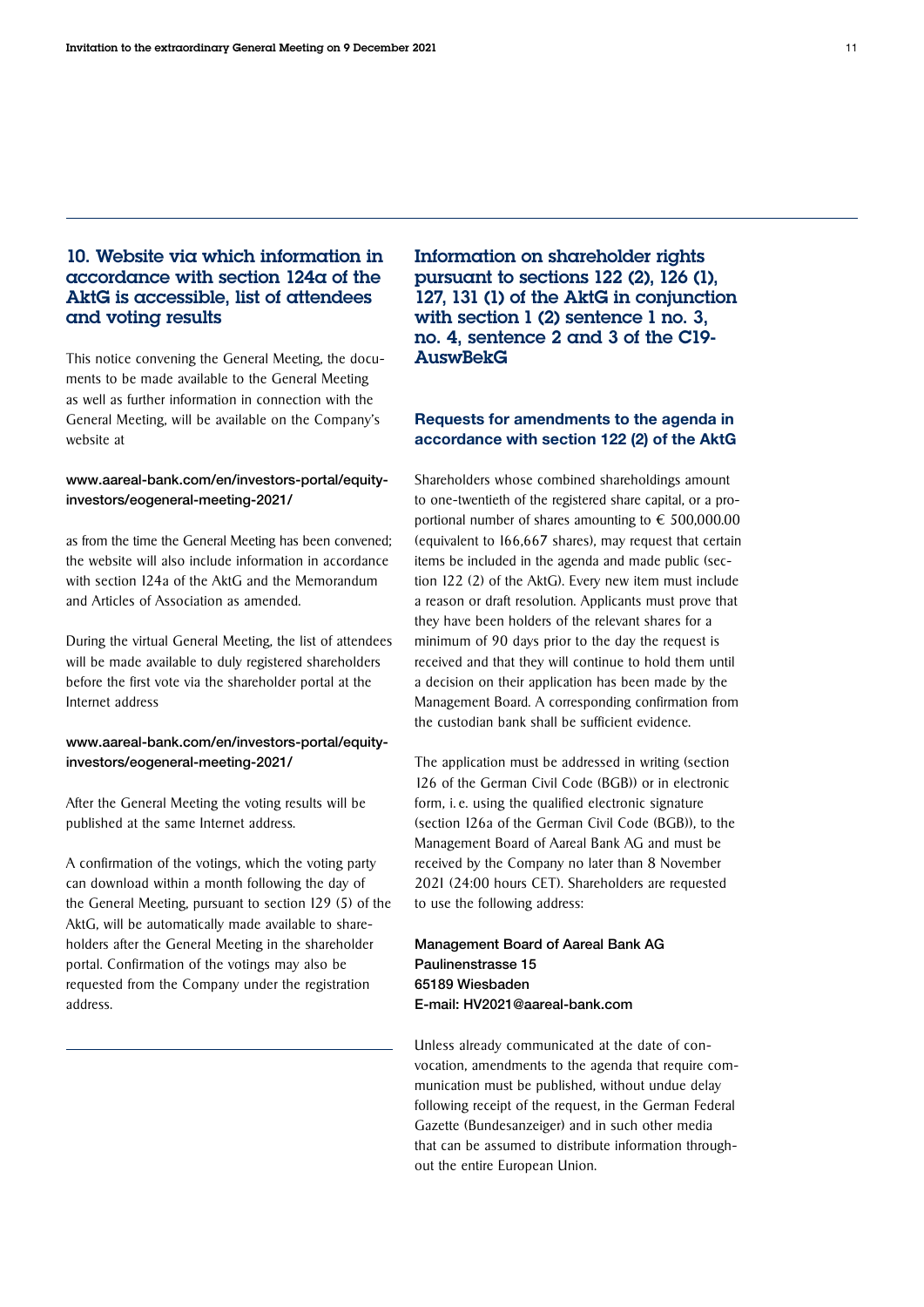In addition, they will be published on the Company's website at

[www.aareal-bank.com/en/investors-portal/equity](https://www.aareal-bank.com/en/investors-portal/equity-investors/eogeneral-meeting-2021/)[investors/eogeneral-meeting-2021/](https://www.aareal-bank.com/en/investors-portal/equity-investors/eogeneral-meeting-2021/)

and communicated to the shareholders.

#### Motions and nominations by shareholders in accordance with section 126 (1) and section 127 of the AktG in conjunction with section 1 (2) sentence 3 of the C19- **AuswBekG**

Shareholders may lodge counter-proposals to the proposals submitted by the Management Board and the Supervisory Board on certain items of the agenda and submit nominations for the election of members of the Supervisory Board and external auditors. Any such counter-proposals must also state their reasons; nominations for elections do not require any substantiation. Counter-proposals pertaining to items of the agenda and nominations must be sent to the following address only:

Aareal Bank AG Corporate Affairs – Board Office Paulinenstrasse 15 65189 Wiesbaden Telefax: +49 611 348 2965 E-mail: HV2021@aareal-bank.com

Counter-proposals and nominations received by the Company at the aforementioned address by no later than 24 November 2021 (24:00 hours (CET) will be published on the Company's website at

#### [www.aareal-bank.com/en/investors-portal/equity](https://www.aareal-bank.com/en/investors-portal/equity-investors/eogeneral-meeting-2021/)[investors/eogeneral-meeting-2021/](https://www.aareal-bank.com/en/investors-portal/equity-investors/eogeneral-meeting-2021/)

immediately after they are received, including the shareholder's name and the reasons for the counterproposal, taking the further stipulations set forth in sections 126 and 127 of the AktG into consideration. Any statements by the Management Board and Supervisory Board will be published on the same website.

Motions or nominations of shareholders to be made accessible pursuant to sections 126, 127 of the AktG are considered, pursuant to section 1 (2) sentence 3 of the C19-AuswBekG, to have been submitted at the meeting if the shareholder submitting the motion or nomination is duly legitimised and has registered to attend the General Meeting.

#### Right to disclosure pursuant to section 131 (1) of the AktG; right to ask questions pursuant to section 1 (2) sentence 1 no. 3 of the C19-AuswBekG

The shareholders' right to request information is substantially restricted in the case of a virtual General Meeting held in accordance with section 1 (2) of the C19-AuswBekG. Accordingly, the shareholders are only entitled to ask questions via electronic channels (section 1 (2) sentence 1 no. 3 of the C19-AuswBekG). Moreover, the Management Board may stipulate pursuant to section 1 (2) sentence 2 clause 2 of the C19- AuswBekG that questions are to be submitted only by duly registered shareholders and by no later than one day before the General Meeting. The Management Board may utilise this right subject to the Supervisory Board's approval.

Any questions must be submitted no later than one day before the General Meeting, i. e. by 7 December 2021 (24:00 hours (CET)) via the Company's shareholder portal accessible at the website

#### [www.aareal-bank.com/en/investors-portal/equity](https://www.aareal-bank.com/en/investors-portal/equity-investors/eogeneral-meeting-2021/)[investors/eogeneral-meeting-2021/](https://www.aareal-bank.com/en/investors-portal/equity-investors/eogeneral-meeting-2021/)

All other forms of transmission are excluded.

No questions can be submitted after the expiry of the aforementioned deadline or during the General Meeting. Only questions in German will be considered. When answering questions, the Management Board decides on the response to questions at its own free discretion in accordance with section 1 (2) sentence 2 of the C19-AuswBekG. The name of the person asking the question will generally be disclosed. Further detailed explanations on shareholder rights and data protection can be found at the end of this invitation.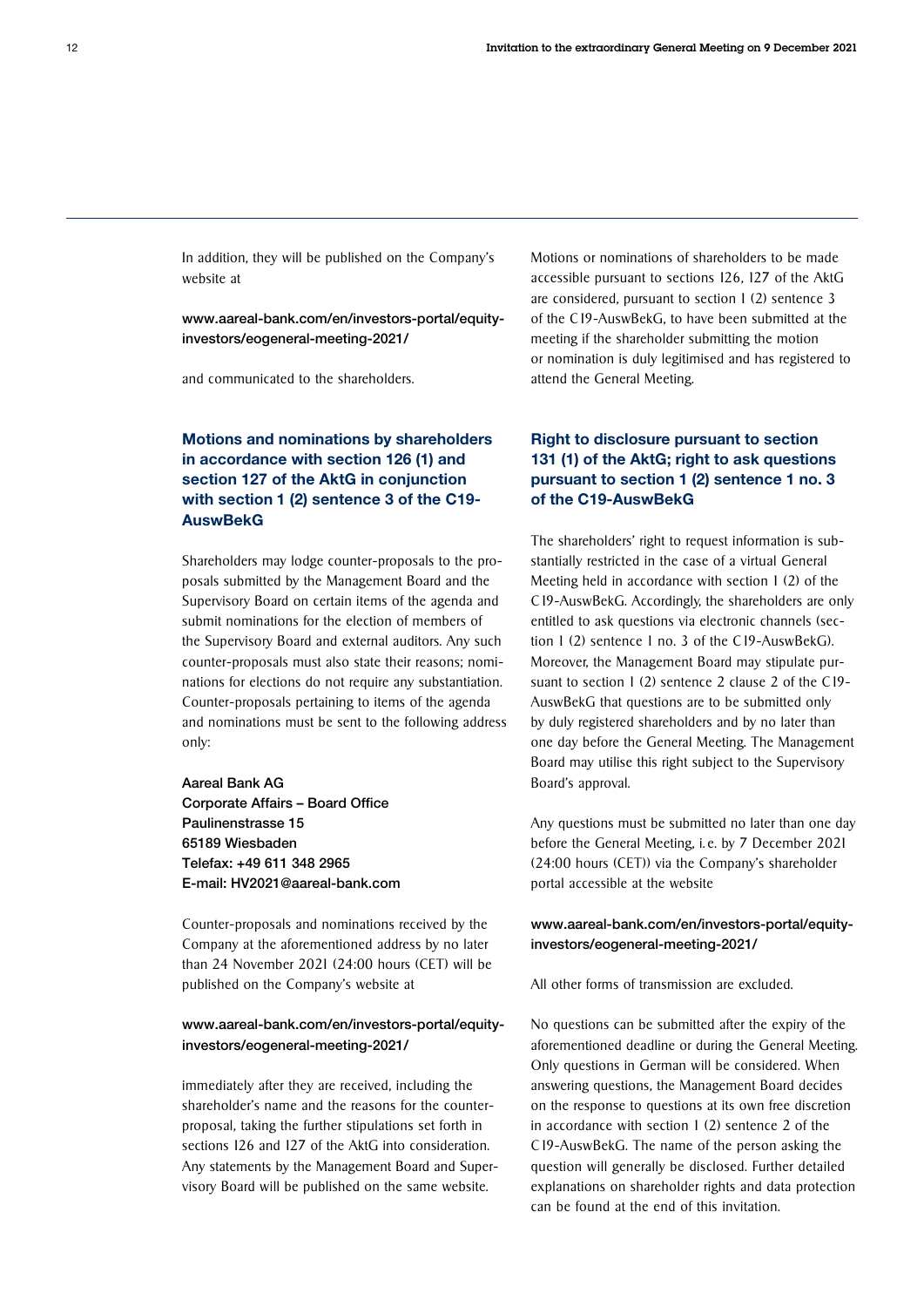#### Option to object against a resolution of the General Meeting pursuant to section 1 (2) sentence 1 no. 4 of the C19-AuswBekG

Duly registered shareholders who have exercised their voting rights may, from the beginning until the end of the General Meeting, declare their objection to resolutions passed at the General Meeting via the shareholder portal for inclusion in the minutes taken by the notary.

#### Further explanations concerning shareholder rights

Further explanations concerning shareholder rights pursuant to sections 122 (2), 126 (1), 127 and 131 (1) of the AktG in conjunction with section 1 (2) sentence 1 no. 3, no. 4, sentences 2 and 3 of the C19-AuswBekG can be found at the Company website at

[www.aareal-bank.com/en/investors-portal/equity](https://www.aareal-bank.com/en/investors-portal/equity-investors/eogeneral-meeting-2021/)[investors/eogeneral-meeting-2021/](https://www.aareal-bank.com/en/investors-portal/equity-investors/eogeneral-meeting-2021/)

#### Information on data protection

If shareholders and/or their voting proxies register for the virtual General Meeting, exercise their voting rights (including the granting of proxies), use the shareholder portal or join the virtual General Meeting, we process personal data on these shareholders and/or their proxies (e. g. surname and first name, address, e-mail address, number of shares, type of shareholding and individual access data for use of the shareholder portal). We do this to ensure that shareholders or their representatives are able to electronically connect to the virtual General Meeting and exercise their rights in connection with the virtual General Meeting. Personal data is always processed in accordance with the applicable data protection legislation.

The data controller with respect to the processing of personal data is:

Aareal Bank AG Paulinenstrasse 15 65189 Wiesbaden Telefax: +49 611 348 2965 E-mail: HV2021@aareal-bank.com Any service providers that we use to organise the virtual General Meeting process personal data solely on our behalf and are otherwise under a duty of confidentiality.

Provided that the statutory requirements are met, every data subject has the right of access, the right to rectification, the right to restriction of processing, the right to erasure and, if necessary, the right to object to the processing of their personal data at any time, as well as the right to data portability and the right to complain with the competent data protection supervisory authority.

Further information on the processing of personal data in connection with the General Meeting and on the rights under the EU General Data Protection Regulation can be accessed at any time on the Company's website at

#### [www.aareal-bank.com/en/investors-portal/equity](https://www.aareal-bank.com/en/investors-portal/equity-investors/eogeneral-meeting-2021/)[investors/eogeneral-meeting-2021/](https://www.aareal-bank.com/en/investors-portal/equity-investors/eogeneral-meeting-2021/)

or requested at the following address:

Aareal Bank AG Paulinenstrasse 15 65189 Wiesbaden Telefax: +49 611 348 2965 E-mail: HV2021@aareal-bank.com

#### Technical details concerning the virtual General Meeting

Shareholders need an Internet connection and a computer in order to participate in the virtual General Meeting and to use the shareholder portal and exercise their shareholder rights electronically. A stable Internet connection with a sufficient transmission speed is recommended to ensure optimum audio and video streaming of the General Meeting.

Shareholders also require a computer and loudspeakers or headphones to follow the audio and video stream of the virtual General Meeting.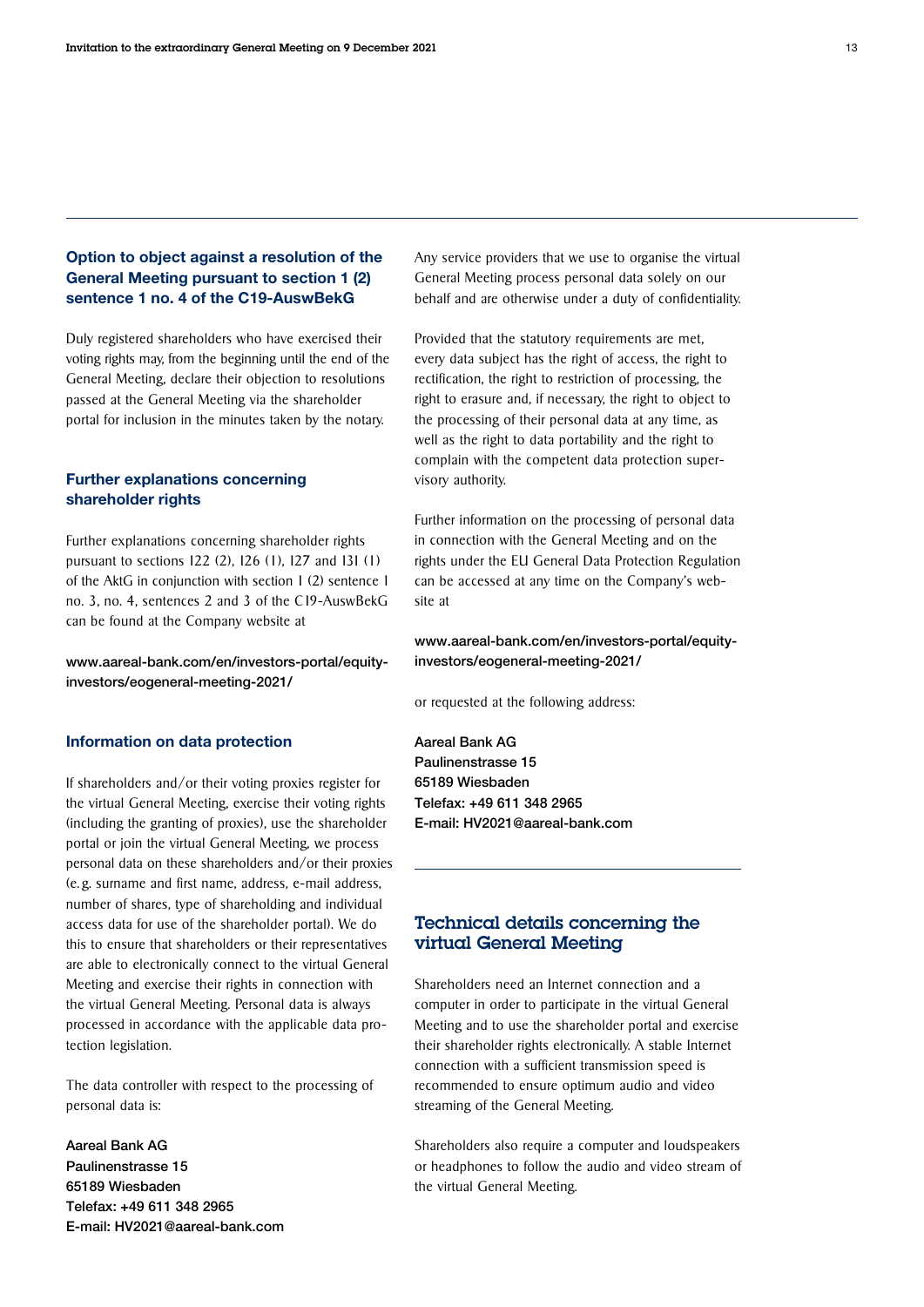From 8 December 2021, 10:30 hours (CET) a test sequence (video and audio) will be available at the Internet address

#### [www.aareal-bank.com/en/investors-portal/equity](https://www.aareal-bank.com/en/investors-portal/equity-investors/eogeneral-meeting-2021/)[investors/eogeneral-meeting-2021/](https://www.aareal-bank.com/en/investors-portal/equity-investors/eogeneral-meeting-2021/)

to enable shareholders to check the suitability of their hardware and software for participating in the virtual General Meeting.

To access the Company's shareholder portal, duly registered shareholders will need their voting card, which they will automatically receive after duly registering for the General Meeting. This voting card sets out individual logon data to enable duly registered shareholders to log onto the shareholder portal.

On 9 December 2021, registered shareholders or registered shareholder representatives may access the virtual General Meeting from 10:30 hours (CET) at the Internet address

#### [www.aareal-bank.com/en/investors-portal/equity](https://www.aareal-bank.com/en/investors-portal/equity-investors/eogeneral-meeting-2021/)[investors/eogeneral-meeting-2021/](https://www.aareal-bank.com/en/investors-portal/equity-investors/eogeneral-meeting-2021/)

by entering their logon data.

In order to avoid the risk of any restrictions in the exercise of shareholder rights as a result of technical problems during the virtual General Meeting, it is recommended to exercise shareholder rights (particularly voting rights) before the General Meeting commences as far as possible. It is expected that voting rights can be exercised via the shareholder portal from 18 November 2021.

Shareholders will receive further details about the shareholder portal and the conditions for registration and use together with their voting card, which will be sent to duly registered shareholders. Corresponding information and a detailed description of the use of the shareholder portal are available at the Internet address

[www.aareal-bank.com/en/investors-portal/equity](https://www.aareal-bank.com/en/investors-portal/equity-investors/eogeneral-meeting-2021/)[investors/eogeneral-meeting-2021/](https://www.aareal-bank.com/en/investors-portal/equity-investors/eogeneral-meeting-2021/)

If shareholders have any technical questions regarding the shareholder portal or electronic attendance of the virtual General Meeting, the employees of our service provider Computershare will be happy to assist them before and during the General Meeting on the following telephone number:

#### Shareholder hotline: +49 89 30903 6334

The shareholder hotline is available Monday to Friday from 09:00 hours to 17:00 hours (CET) and on the day of the General Meeting, 9 December 2021, from 09:00 hours (CET).

If shareholders have any technical questions before the start of the virtual General Meeting, they can also contact our service provider Computershare by e-mail at aktionaersportal@computershare.de.

#### Availability of audio and video streaming

Shareholders and their representatives may follow the entire General Meeting by means of audio and video streaming on the Internet. In line with the current state of technology, the video and audio streaming of the virtual General Meeting and the availability of the webbased shareholder portal may be subject to fluctuations due to restrictions in the availability of the telecommunications network and third-party internet services, over which the Company has no influence. Accordingly, the Company assumes no liability for the functionality and continuous availability of the Internet services used, third-party network elements, the quality of the audio or video stream or the accessibility of the shareholder portal and its general availability. Nor does the Company assume any liability for any errors or shortcomings in the hardware and software used for the online service including the hardware and software used by third-party service providers except in the case of wilful intent. For this reason, the Company recommends making early use of the options described above for exercising shareholder rights, particularly voting rights. Where rendered necessary by data protection or security considerations, the chairman of the General Meeting reserves the right to interrupt or terminate the virtual General Meeting.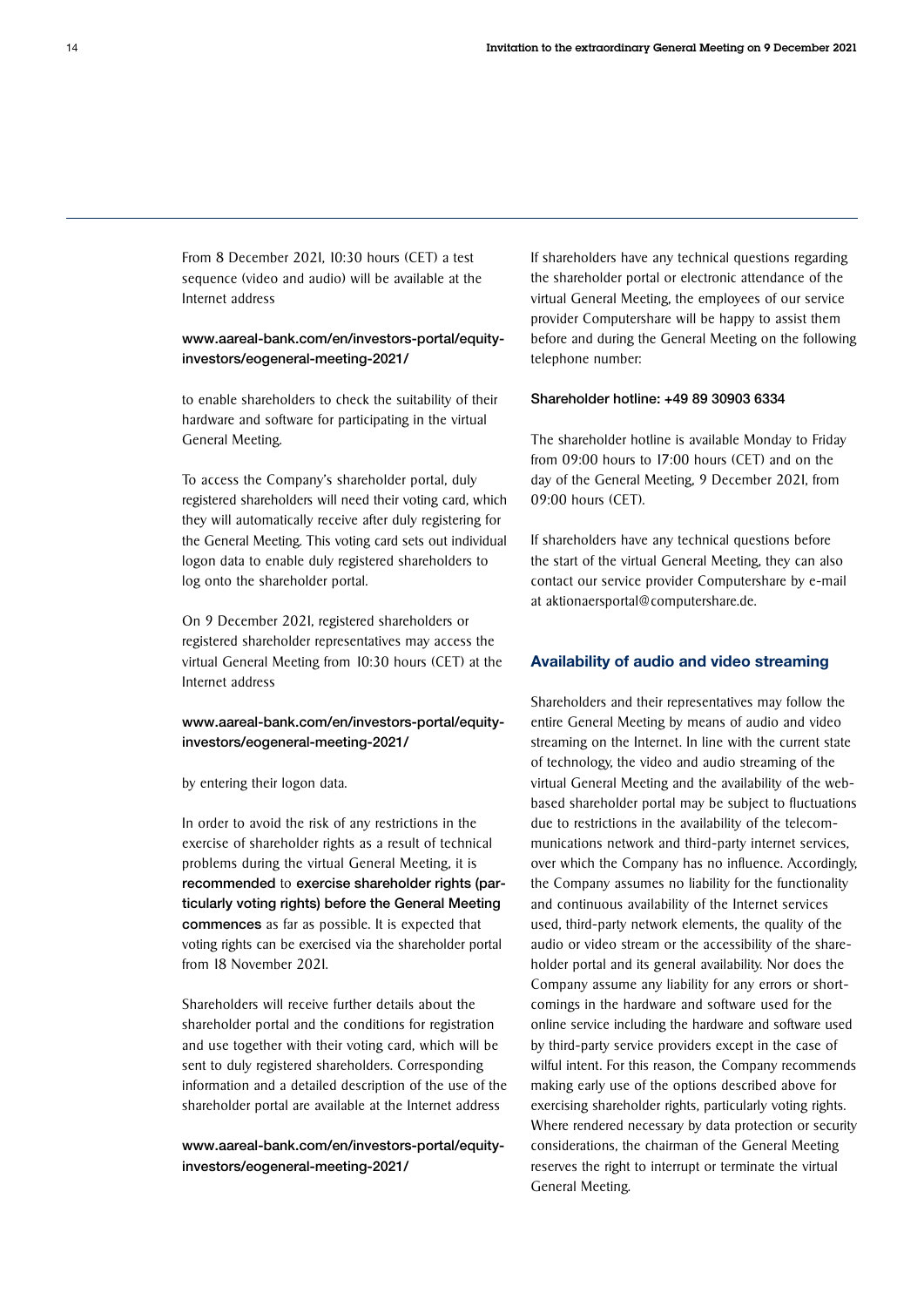#### Comment on time zones

All times stated in this invitation and in the additional information regarding the convocation of the General Meeting are given in Central European Time (CET), which applies in Germany during these periods. In relation to Coordinated Universal Time (UTC), UTC is CET minus one hour. Accordingly, CET is UTC+1.

Aareal Bank AG

The Management Board

Wiesbaden, October 2021

Aareal Bank AG Paulinenstrasse 15 · 65189 Wiesbaden, Germany

www.aareal-bank.com